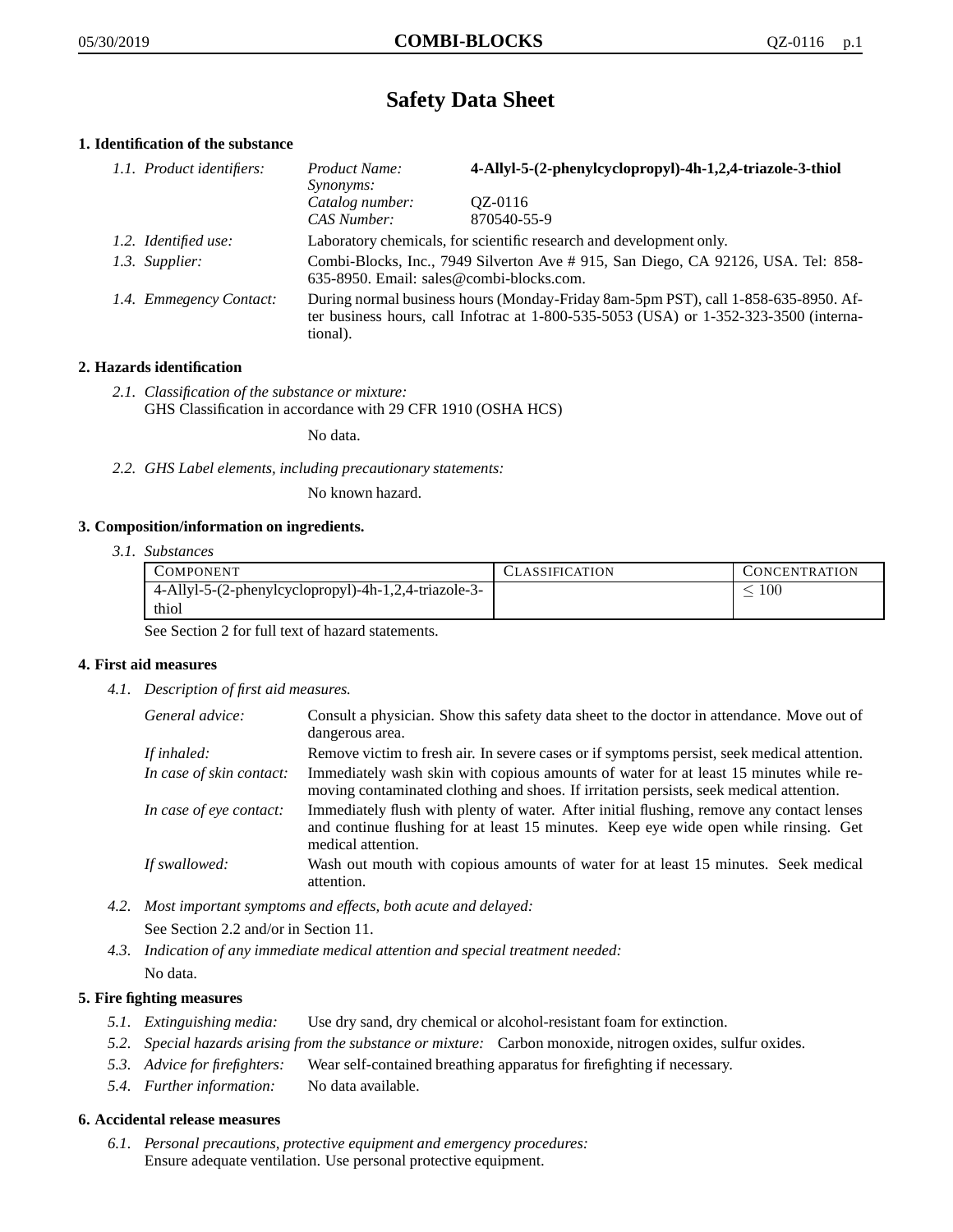- *6.2. Environmental precautions:* Should not be released into the environment. See Section 12 for additional ecological information.
- *6.3. Methods and materials for containment and cleaning up:* Sweep up or vacuum up spillage and collect in suitable container for disposal.
- *6.4. Reference to other sections:* Refer to protective measures listed in Sections 8 and 13.

# **7. Handling and storage**

- *7.1. Precautions for safe handling:* Avoid contact with skin and eyes. Avoid inhalation of vapour or mist. Keep away from sources of ignition - No smoking. Take measures to prevent the build up of electrostatic charge. For precautions see section 2.2.
- *7.2. Conditions for safe storage, including any incompatibilities:* Keep container tightly closed in a dry and well-ventilated place. Containers which are opened must be carefully resealed and kept upright to prevent leakage.
- *7.3. Specific end use(s):* Laboratory chemicals, for scientific research and development only.

## **8. Exposure Controls / Personal protection**

- *8.1. Control parameters:*
- *Components with workplace control parameters:* Contains no substances with occupational exposure limit values. *8.2. Exposure controls:*

*Appropriate engineering controls:* Ensure that eyewash stations and safety showers are close to the workstation location. Ensure adequate ventilation, especially in confined areas.

*Personal protective equipment:*

| Eye/face protection:    | Wear appropriate protective eyeglasses or chemical safety goggles as described by OSHA's<br>eye and face protection regulations in 29 CFR 1910.133 or European Standard EN166.                                                                                                                                         |
|-------------------------|------------------------------------------------------------------------------------------------------------------------------------------------------------------------------------------------------------------------------------------------------------------------------------------------------------------------|
| Skin protection:        | Handle with gloves. Gloves must be inspected prior to use. Use proper glove removal<br>technique (without touching glove's outer surface) to avoid skin contact with this product.<br>Dispose of contaminated gloves after use in accordance with applicable laws and good<br>laboratory practices. Wash and dry hands |
| <b>Body Protection:</b> | Complete suit protecting against chemicals, Flame retardant antistatic protective clothing.,<br>The type of protective equipment must be selected according to the concentration and<br>amount of the dangerous substance at the specific workplace.                                                                   |
| Respiratory protection: |                                                                                                                                                                                                                                                                                                                        |

Control of environmental exposure: Prevent further leakage or spillage if safe to do so. Do not let product enter drains.

## **9. Physical and chemical properties**

*9.1. Information on basic physical and chemical properties*

| (a)      | Appearance:                                   | No data  |
|----------|-----------------------------------------------|----------|
| (b)      | Odour:                                        | No data  |
| (c)      | Odour Threshold:                              | No data  |
| (d)      | pH:                                           | No data  |
| (e)      | Melting point/freezing point:                 | No date. |
| (f)      | Initial boiling point and boiling range:      | No data  |
| (g)      | Flash point:                                  | No data  |
| (h)      | Evaporatoin rate:                             | No data  |
| (i)      | Flammability (solid, gas):                    | No data  |
| (j)      | Upper/lower flammability or explosive limits: | No data  |
| $\rm(k)$ | Vapour pressure:                              | No data  |
| (1)      | Vapour density:                               | No data  |
| (m)      | Relative density:                             | No data  |
| (n)      | Water solubility:                             | No data  |
| $\circ$  | Partition coefficient: n-octanol/water:       | No data  |
| (p)      | Auto-ignition:                                | No data  |
| (q)      | Decomposition temperature:                    | No data  |
| (r)      | Viscosity:                                    | No data  |
| (s)      | Explosive properties:                         | No data  |
| (t)      | Oxidizing properties:                         | No data  |